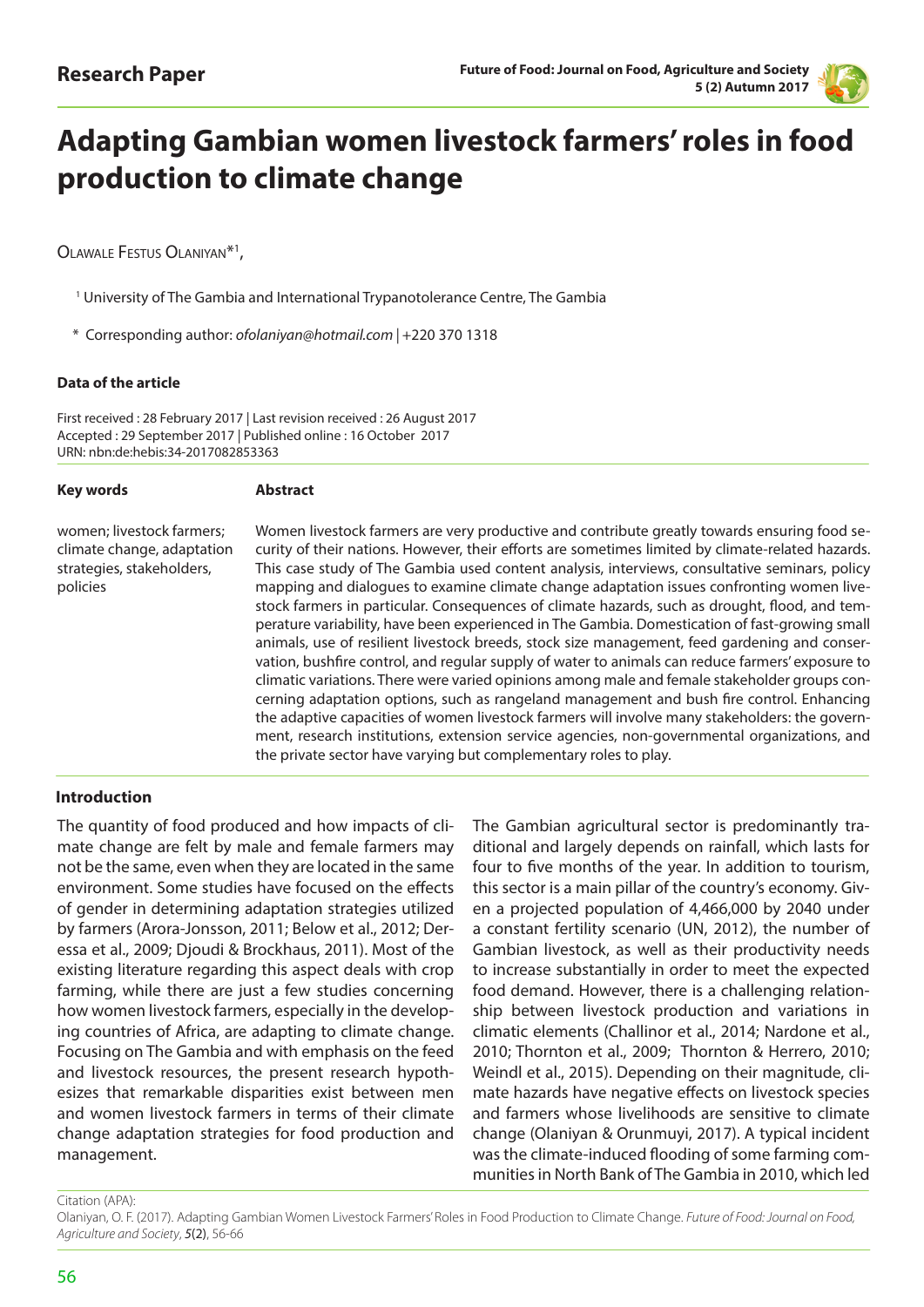



**Figure 1:** Map of The Gambia showing the study areas (Source: with Author attribution n template by Yourfreetemplates )

to economic loss of livestock and other important farm assets. In addition, the Gambian agricultural sector's performance with regard to livestock production has been fluctuating in relation to climate change hazards, with effects such as seasonal feed shortage (Olaniyan, 2016). The Gambian women farmers, who are particularly known for cultivating horticultural and food crops (Sanyang et al., 2009), as well as keeping poultry and small ruminants, are affected by variations in climatic elements (Olaniyan, 2016). According to the country's National Gender Policy (2010), the Gambian women smallholder farmers contribute up to 70% of the total food and agricultural labour force, but their productivity is less than that of male farmers. FAO (2011) has also reported a lower quantity of food production, leading to meagre income for some women farmers as compared to their male counterparts. Despite their ability to enhance climate change adaptation, food production, livestock and environmental management, Olaniyan (2016) documented that Gambian women livestock farmers still have limited access to resources and are less involved in decision and policy making.

Concerning the challenges of adapting The Gambia's livestock subsector to climate change, inadequate data for resource planning and poor exchange of data among stakeholders has been reported (ANR, 2009). There is little research concerning the potential of adaptive breeds and feed resources in the Gambian context. Considering their key roles in food production, food waste management and climate change adaptation, this study focuses on key climate change adaptation issues confronting women livestock farmers. The general objective is to suggest livestock feeding and production strategies that can be used by livestock farmers in their efforts to produce food and adapt to undesirable impacts of climate change, especially in the smallholder farming systems. Evidence-based information generated in this study can inform future policy making and livestock development activities.

## **Methodology**

## **Study area**

The Gambia is located in the Sudano-Sahelian zone of West Africa, with a climate typically characterized by a short rainy season from June to October and a dry season from November to May. The country (**Figure 1**) is bounded on the western side by the Atlantic Ocean, while its length along the north-south horizon is almost entirely divided into two by the River Gambia. Average daily temperature in the country varies, but it increases with distance from the ocean. Agriculture is one of the country's main productive activities. According to UN (2012), more than 50% of the total Gambian land mass is used for agriculture and food production purposes. The Gambia is one of the smallest and most densely populated countries in mainland Africa.

#### **Data collection methods**

Government, policy and institutional documents on women, agricultural development and climate change in The Gambia were reviewed using content analysis. This step was used to gain insights into the past, present and intended efforts of various stakeholders. The documents included Gambia Environmental Action Plan (GEAP, 1992), Poverty Reduction Strategy Paper (PRSP, 2006), National Adaptation Programme of Action (NAPA, 2007), Nationally Appropriate Mitigation Actions (NAMA, 2007), Agriculture and Natural Resources (ANR, 2009), The Gambia National Gender Policy (GNGP, 2010), Gender and Women Empowerment Policy (GWEP, 2010), Gambia National Agricultural Investment Programme (GNAIP, 2011), and Intended Nationally Determined Contribution of The Gambia (INDC, 2015). The keywords included livestock, resilience, feed, strategy, farmer, climate, women, adaptation, and agriculture. Policy and stakeholder mapping was used to emphasize certain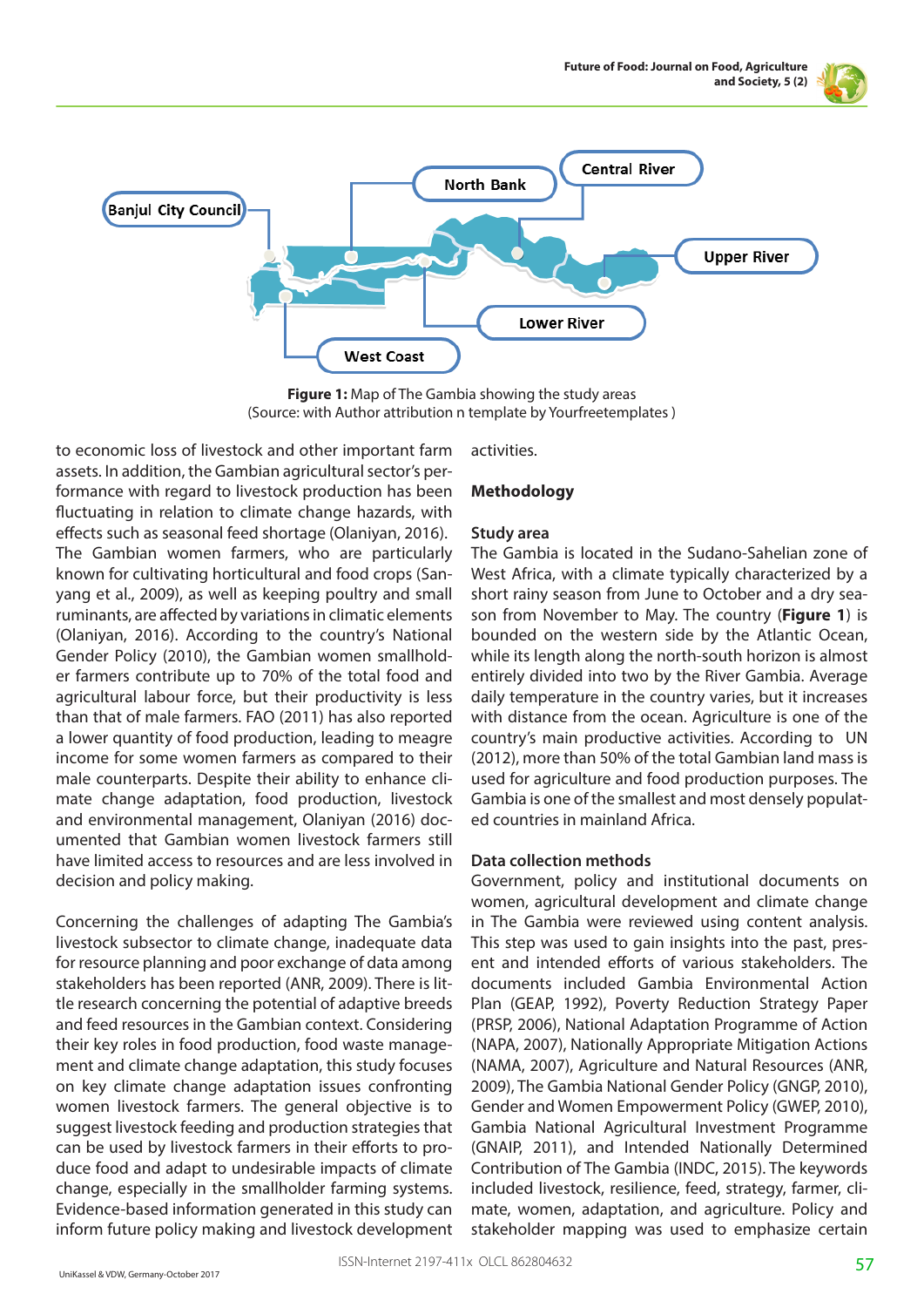

| <b>Risks</b>                        | <b>Consequences</b>                                                                                                                                                                                                    |
|-------------------------------------|------------------------------------------------------------------------------------------------------------------------------------------------------------------------------------------------------------------------|
| Drought                             | Inadequate pasture for livestock feeding<br>٠<br>Shortage of water due to drying up of watering points<br>٠<br>Land degradation and desertification due to overgrazing<br>٠<br>Death of animals due to starvation<br>٠ |
| Climate-induced<br>flooding         | Death of animals<br>٠<br>Reduced adaptive capacity of livestock farmers due to loss of natural re-<br>٠<br>sources                                                                                                     |
| High Temperature                    | Death of animals from heat wave<br>٠<br>Drying up of watering points, such as rivers<br>٠                                                                                                                              |
| Climate-induced<br>pest infestation | Reduced productivity of animals and their owners<br>٠<br>Emaciation and death of animals<br>$\bullet$                                                                                                                  |

**Table 1:** Climate change-related risks for livestock production in The Gambia

information, indicate the trends in important events and categorize the group of actors identified during the study. Relevant information was summarized as text, figures, and tables.

The content analysis was complemented by a consultative seminar. This step was used to gather additional information from stakeholders in research institutions, community-based organizations, farmers' associations, government agencies, non-governmental organizations, women's groups, and the private sector. The participants were divided into separate male and female groups, while the same task, namely, to mark various adaptation options arranged in a tabulated format, was given to both groups. These tasks, based on predefined criteria of whether each adaptation option could reduce farmers' exposure and sensitivity to climatic elements or enhance their adaptive capacities were accomplished through group discussions. A maximum of three '+' marks for each option was possible. Thereafter, there was a plenary session wherein the findings of each group were presented, compared and further discussed. Interviews, secondary data obtained from UN (2012), policy mapping and dialogue involving the previously mentioned stakeholder groups were also utilized.

# **Findings**

# **Livestock and climate-related challenges in The Gambia**

According to The Gambia's Agricultural and Natural Resources Policy (ANR, 2009), livestock species in the country include cattle, sheep, goats, horses, donkeys, pigs and poultry. Based on data from UN (2012), cattle and chicken are the most commonly reared species in the country, although their populations varies across the monitored years. Meanwhile, the livestock subsector of this country is mainly traditional and relatively under-exploited. Climate-related hazards, such as drought, flood, and temperature variability, as well as some of their consequences as previously observed in The Gambia are explained in **Table 1**. Livestock and crop sensitivity to the impacts of climate change partly accounted for lower productivity per animal and total food production in terms of milk, meat and eggs. Factors such as the presence of disease vectors and inadequate access to inputs, such as feed, veterinary and extension services, also influenced the type of livestock species and production systems that farmers adopted in meeting their food requirements.

## **Food production and management-related adaptation options for livestock farmers**

Some feasible adaptation options identified from NAPA (2007) and found applicable to both men and women livestock farmers are presented in Table 2. There were some similarities in those options marked as '+' by both male and female groups. However, there was not a consensus between male and female stakeholders for certain adaptation strategies, such as controlled use of bush fire and rangeland regeneration and management.

# **Feed production strategies**

Concerning the issue of feed shortage, which can be an effect of variations in climatic elements, such as rainfall, the following strategies can enhance women livestock farmers' resilience:

Establishment of a fodder tree plantation including intensive feed gardens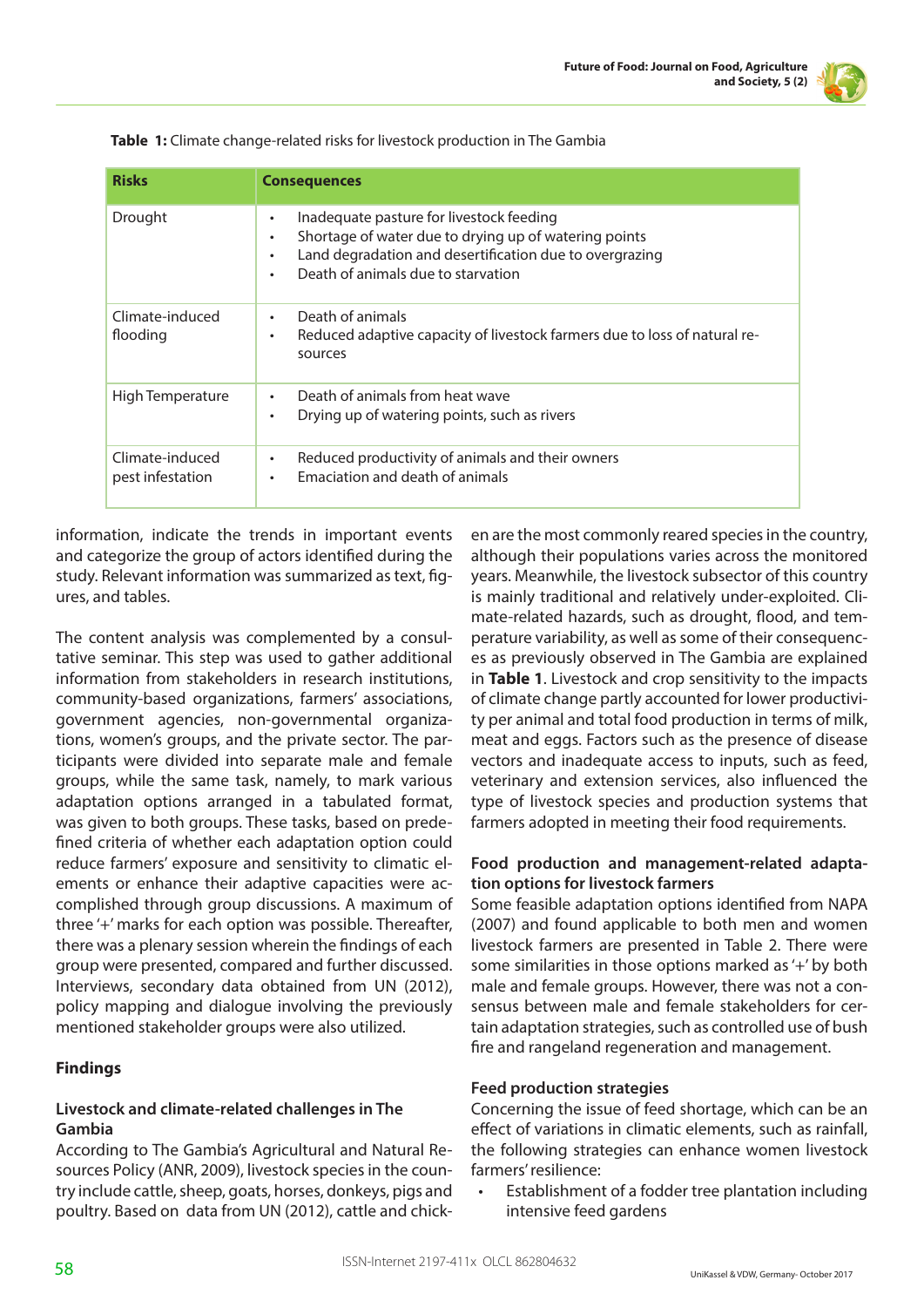

| Adaptation options and their relationship to vulnerability in the<br>livestock subsector |     | <b>Adaptation potential</b> |     |        |                  |        |  |
|------------------------------------------------------------------------------------------|-----|-----------------------------|-----|--------|------------------|--------|--|
|                                                                                          |     | <b>Women group</b>          |     |        | <b>Men group</b> |        |  |
|                                                                                          | 1   | $\overline{2}$              | 3   | 1      | $\overline{2}$   | 3      |  |
| Genetic improvement of animals                                                           | $+$ |                             | $+$ |        | $+$              | $+$    |  |
| Provision of adequate water for animals                                                  | $+$ |                             |     |        |                  | $+$    |  |
| Domestic farming of fast-breeding small animals                                          |     | $+$                         | $+$ |        |                  | $+$    |  |
| Controlled use of fire                                                                   |     |                             |     | $+$    | $+$              | $+$    |  |
| Establishment of intensive feed gardens                                                  |     | $+$                         |     | $+$    |                  | $+$    |  |
| Demarcation of rangelands                                                                | $+$ |                             |     | $+$    | $+$              | $+$    |  |
| Stock size management                                                                    | $+$ | $+$                         |     |        | $+$              | $+$    |  |
| Restricted grazing                                                                       | $+$ |                             | $+$ | $+$    |                  |        |  |
| Rangeland regeneration and management                                                    | $+$ |                             |     | $+$    | $+$              | $+$    |  |
| Animal vaccination                                                                       |     | $^{+}$                      | $+$ | $^{+}$ | $+$              | $^{+}$ |  |

**Table 2:** Ranking of adaptation options by separate male and female groups

#### **Legend:**

- 1 = option can reduce frequency, duration or severity of a farmer's exposure to climatic elements.
- 2 = option can reduce degree to which a farmer is sensitive to variations in climatic elements.
- 3 = option can increase ability of a farmer to withstand or recover from climate-related shocks.
- Fallowing of farmland
- Building capacities of farmers regarding feed formulation, processing and storage
- Utilization of compost to improve soil fertility
- Bushfire control
- Feed resources conservation
- Increased dry season feed production
- Demarcation/regeneration of rangelands

#### **Animal production and breeding strategies**

The following animal husbandry strategies can improve Gambian women livestock farmers' adaptation to climate change:

- Use of resilient livestock breeds, e.g., N'Dama cattle, Djallonke sheep, local poultry and their adaptive crossbreeds
- Keeping short-cycle animal species, e.g., quails, grass-cutters, rabbits
- Use of improved but locally-adapted forage varieties, e.g., Panicum maximum and Andropogon gayanus
- Control of vector breeding sites and habitats
- Breeding, genetic improvement, and utilization of appropriate breeds
- Improved management of agro–pastoral infrastructure
- Semi-intensive livestock production systems
- Research and extension on animal genetic resources

#### **Strategies involving policy and stakeholders**

The challenge of food shortage linked to climate change was recognized by the Gambian government and some other stakeholders. In terms of managing causes and effects of climate change, Figure 2 illustrates some of the Gambian government policies and strategies at the international (upper boxes) and national levels (lower boxes). The central arrow in the middle indicates that the country's two national communications on climate change, which were released in 2003 and 2013.

In addition to the various policy and institutional documents depicted in **Figure 2**, indications of how women livestock farmers' adaptation strategies and sustainable food production can be collectively achieved are illustrated with **Table 3**. The roles described here are not independent of each other, but are rather complementary.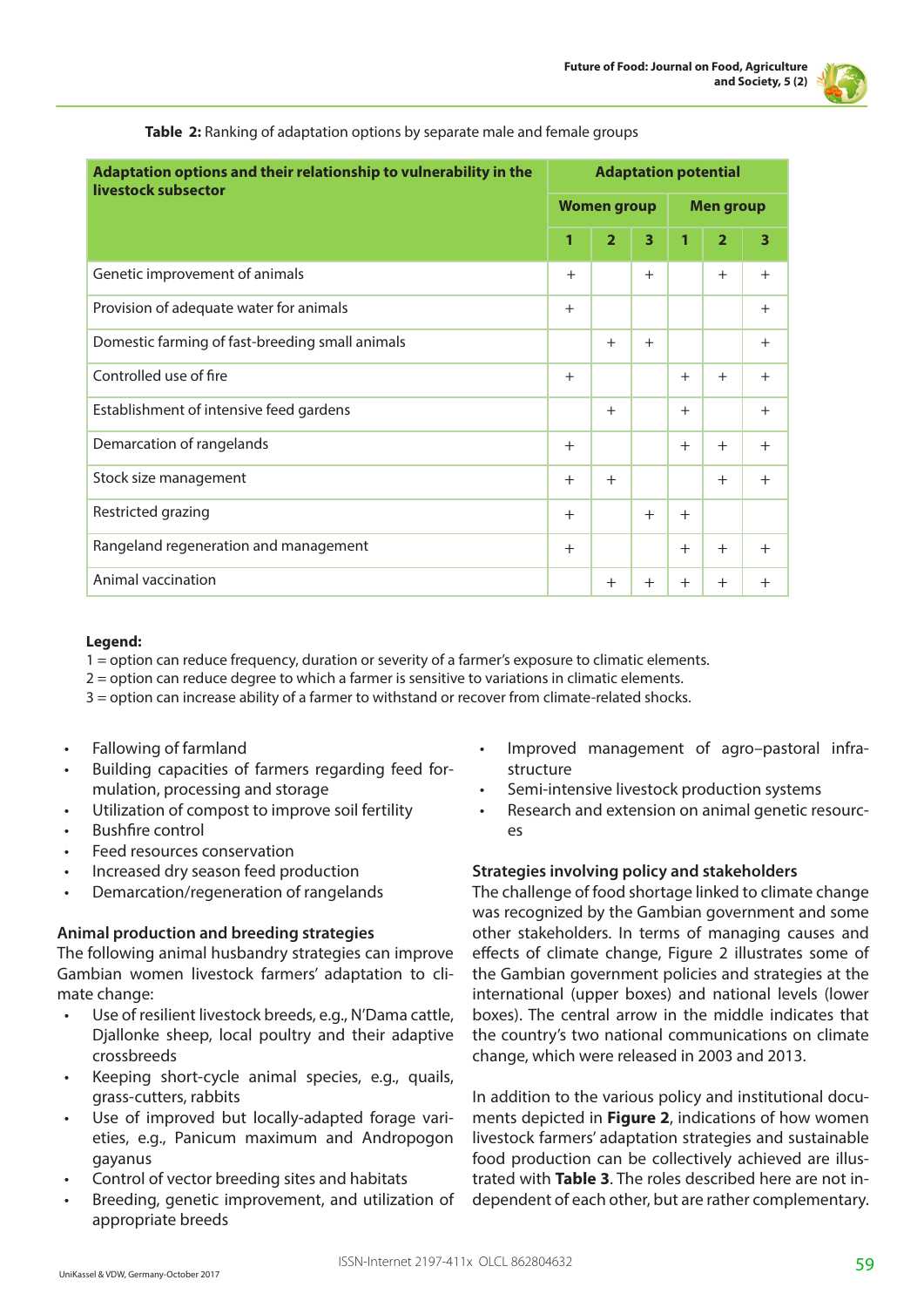



Keys: NAPA= National Adaptation Programme of Action; NAMA= Nationally Appropriate Mitigation Actions; INDC= Intended Nationally Determined Contribution of Gambia; SPA= Strategy for Poverty Alleviation; ANR= Agriculture and Natural Resources; GNAIP= Gambia National Agricultural Investment Programme; GEAP= Gambia Environment Action Plan; PRSP= Poverty Reduction Strategy Paper; UNFCCC= United Nations Framework Convention on Climate Change.

**Figure 2:** Relevant policy and institutional landscape on climate change adaptation and livestock in The Gambia

### **Table 3:** Relevant stakeholders and their expected roles

| <b>Stakeholder groups</b>                        | <b>Expected roles</b>                                                                                                                                                    |
|--------------------------------------------------|--------------------------------------------------------------------------------------------------------------------------------------------------------------------------|
| Livestock producers                              | Create awareness concerning use of climate-smart production strategies<br>$\bullet$                                                                                      |
| Government                                       | Provide legislation, regulations, policies, development and funding for adap-<br>$\bullet$<br>tation projects                                                            |
| Research institutions                            | Identify best practices through climate-oriented research<br>$\bullet$<br>Provide evidenced-based facts for policy advocacy, design and implementa-<br>$\bullet$<br>tion |
| Extension service agen-<br>cies                  | Provide communication, education and information services to farmers by<br>$\bullet$<br>complementing government and other stakeholders' efforts.                        |
| NGOs/CSOs/CBOs                                   | Support policy implementation, funding, and training on climate-smart meth-<br>$\bullet$<br>ods of livestock farming and food waste management                           |
| Regional & international<br>development partners | Provide funding and technical support to government and other stakeholders<br>$\bullet$<br>on climate change issues                                                      |
| Private sector                                   | Invest in technologies, trainings and solutions that can enhance farmers'<br>$\bullet$<br>resilience                                                                     |

\* NGOs = non-governmental organizations; CSOs = civil society organizations; CBOs = community-based organizations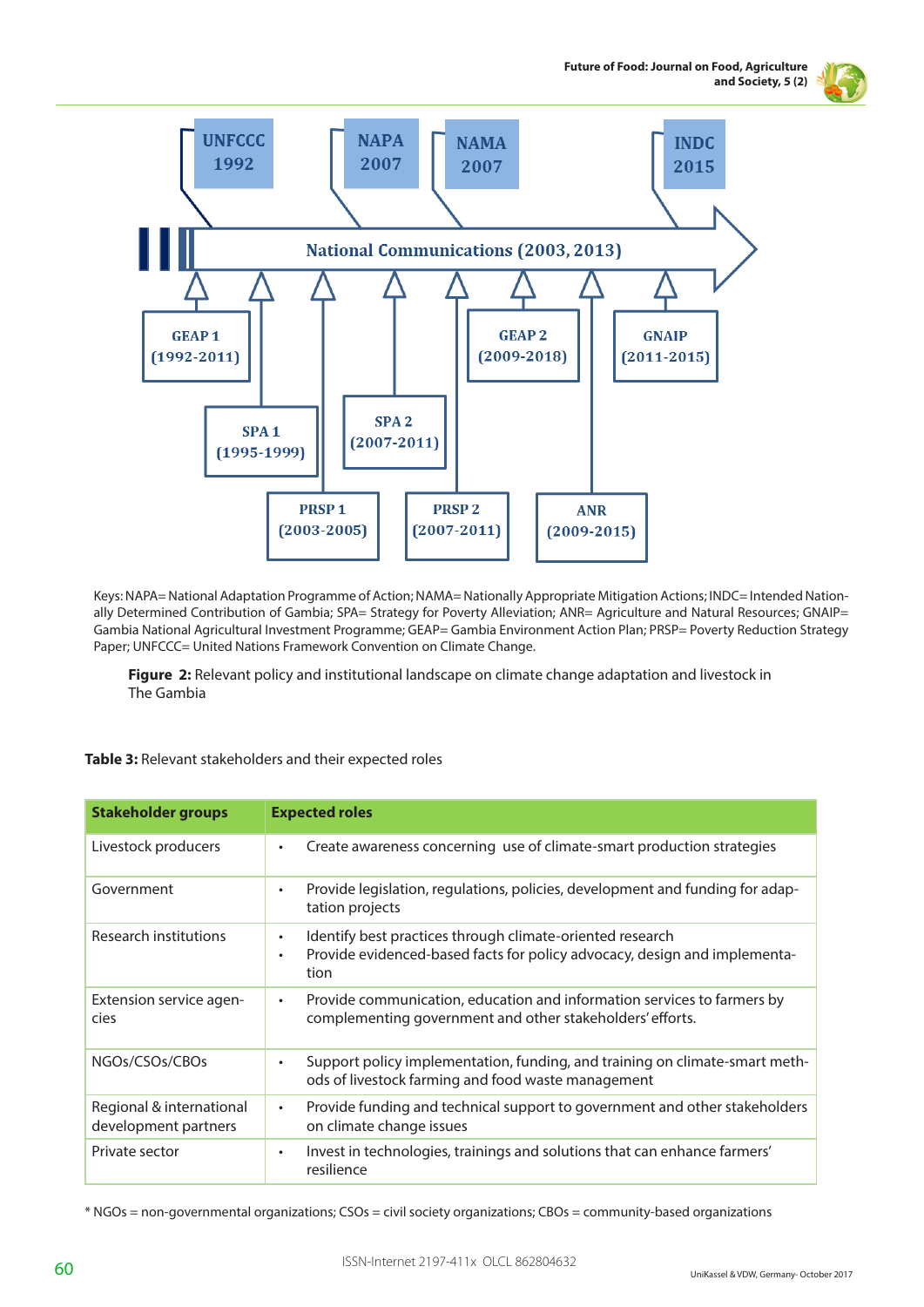

# **Discussion**

## **Vulnerability of The Gambia's livestock sector to climate change**

The use of content analysis for qualitative assessment of policy and institutional documents in this study were discussed by Bowen (2009), Cho and Lee (2014), Elo and Kyngäs (2008), as well as Vaismoradi et al. (2013). To address some limitations associated with this method, content analysis was combined with interviews, policy dialogues, and policy mapping in this study. Separating respondents into male and female groups during a consultative meeting provided a basis to understand gender differences among male and female livestock farmers in terms of adapting their food production and management to climate change impacts. Further study is required to understand the rationale behind individual farmer's choices in comparison to their collective decisions or activities.

The Gambian livestock subsector is exposed to climate-related hazards because of the country's geographical location in the Sahelian zone of sub-Saharan Africa. Low productivity of this agricultural subsector has been linked to its dependence on natural resources, such as water, pasture and rangelands (ANR, 2009). Weindl et al. (2015) indicated that natural resources on which livestock production systems in developing countries depend are particularly vulnerable to the impacts of climate change. The challenges of climate change are not unique to this country, but are also noticeable in some other developing countries of Africa (Challinor et al., 2007; Jones & Thornton, 2009; Kima, et al., 2015). However, Gregory et al. (2005) pointed out that there are differences among countries with regard to the impact of climate change on food security. Concerning the vulnerable countries, a decrease in land suitable for crop production may necessitate a change from crop to livestock production (Jones & Thornton, 2009). This is because adapted livestock species in the dry areas can survive well on degraded lands when compared to some crop varieties.

For The Gambia, availability of feed resources correlates with season of the year, with more forage for animals in the wet season compared to the dry season. This makes farm animals and the livestock subsector vulnerable to variations in climatic elements, such as rainfall and its unpredictable patterns. It also causes seasonal migration of animals and herdsmen in search of both water and grasses during the dry season. However, The Gambia's NAPA (2007) indicated that many rangelands which are owned by communities are not properly managed or are occasionally destroyed by bush fire. Recurrent, indiscriminate

burning of rangelands can result in destruction of natural resources which could have otherwise enhanced the adaptive capacities of farmers during critical periods of the year (Olaniyan, 2016). Relationships between rangeland management and the nutritive value of livestock feed (Abusuwar & Ahmed, 2010), biogeochemical cycles (Rumpel et al., 2015), rural livelihoods (Eriksen, 2007) and food production (Alkemade et al., 2013) exist in the literature. In this regard, the 240,000 ha (UN, 2012) which are available for pasture production and transhumance in The Gambia need to be sustainably utilized in order to safeguard against undesirable outcomes. A cost-effective tidal and pump irrigation for continuous crop and livestock production which was suggested in the Gambia National Agricultural Investment Programme (2011- 2012) could be considered as one of the options that could reduce pressure on the existing rangeland used for pastoral farming

There are some indirect effects of climate change on livestock species and their owners, such as food waste and economic costs incurred in treating sick animals and controlling the spread of climate change-borne disease pathogens or vectors. There is also a challenge of food waste resulting from underutilization of animals and poor storage of perishable products, such as milk, eggs and meat. In the Gambia's NAPA (2007), high mortality rates and significant reduction in milk yield, growth rates and reproductive rates of animals were documented. However, smallholder food production and management systems can also be affected by the quality of inputs and methods used by farmers. The effects of climate change could hamper the policy goal to "meet at least 75% of national food demands in terms of meat and meat products" (ANR, 2009), as expressed in the country's Agricultural and Natural Resources Policy document.

#### **Addressing women livestock farmers' vulnerability**

The Gambian women livestock farmers are vulnerable to the impacts of climate change because of their unavoidable reliance on agricultural produce as both sources of food and livelihood. However, their abilities to diversify into non-agricultural sources of livelihood, use of indigenous knowledge, and access to family labour, can increase their resilience (Morton, 2007). A change of farming systems was suggested by Thornton & Gerber (2010). In this regard, Havlík et al. (2014) indicated that a change from grazing to combined crop-livestock production systems would both reduce both deforestation and greenhouse gas emissions. Meanwhile, a mixed farming strategy can reduce food waste because animals can thrive on the residues left after harvesting crops, while animal faeces in turn are potential sources of fertilizer for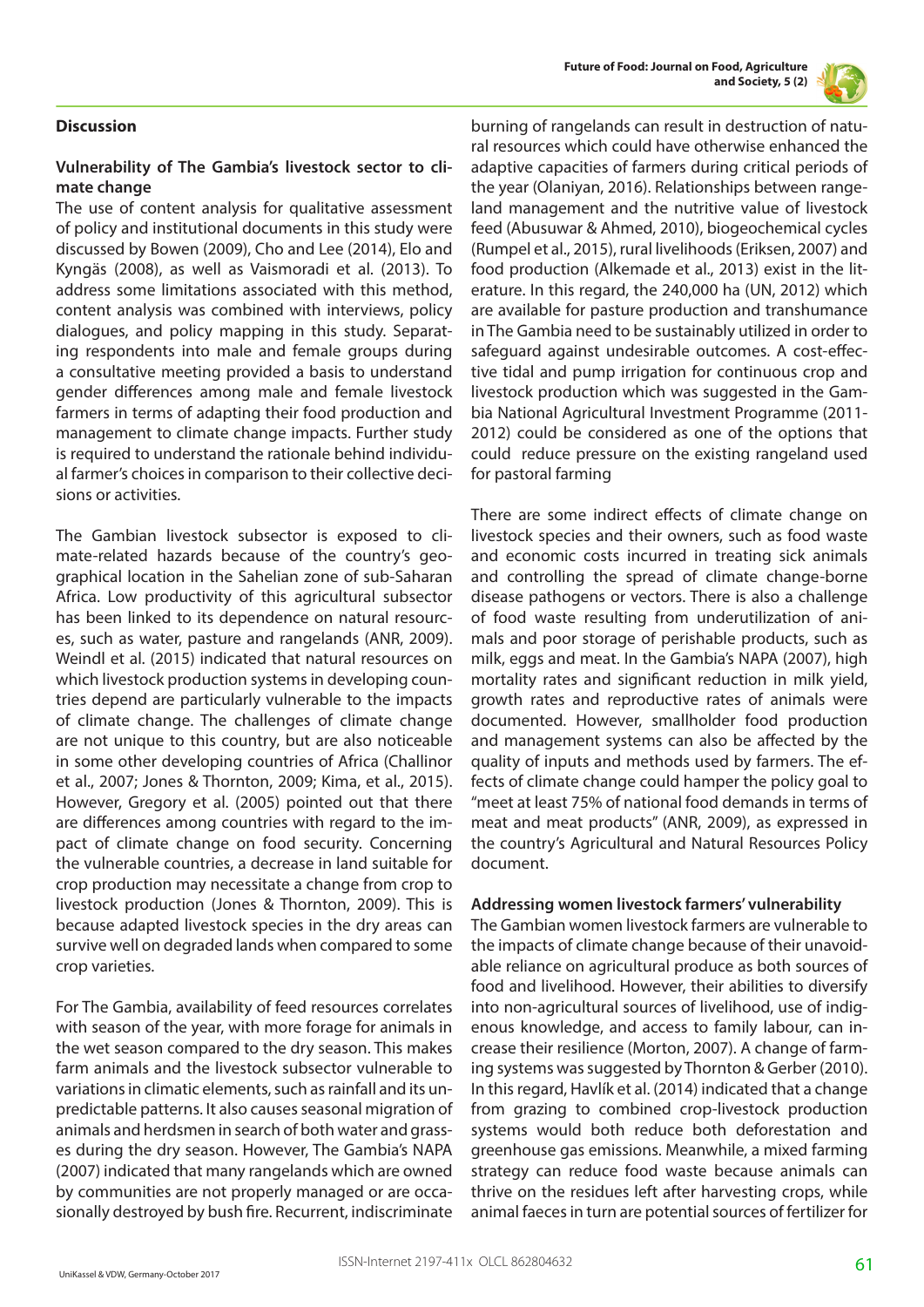**Future of Food: Journal on Food, Agriculture and Society, 5 (2)**





**Figure 3:** Typical assets that can improve women livestock farmers' adaptation to climate change

crop production. Vulnerability analysis was suggested by Godber & Wall (2014) concerning prediction of climate change impacts on food security. Selling of animals by both male and female livestock owners just before harvest of new crops has been documented in The Gambia (Yaffa, 2013). A consequence of this strategy for vulnerable women livestock farmers is gradual reduction in their livestock-based assets, especially if the animals sold are not frequently replaced. This practise can decrease farmers' subsequent ability to cope with climate change and food management-related challenges.

In The Gambia, Olaniyan (2015) indicated that women are mostly engaged in poultry and small ruminant production. Based on this, five forms of assets (i.e. physical, human, natural, capital, and social) potentially owned by vulnerable women livestock farmers were identified, as illustrated with Figure 3. The physical assets include locally-adapted animal breeds, such as West African Dwarf goat, Djallonke sheep, and N'Dama cattle. There are also locally available feed resources. The use of crop residues preserved on the roofs of houses as feed for cattle, goat and sheep during the dry season is a common practise. Meanwhile, this is still insufficient in terms of the quantity and quality needed to meet the nutritional requirements of those animals. To date, there is little research concerning the overall effectiveness of this practise and how it enhances farmers' adaptation to climate change or food production.

groups or networks are important social assets. Women farmers can leverage this asset in order to access other forms of assets. The same claim is true for their human assets, which include family members. The relevance of microfinance institutions as a financial asset in supporting climate change adaptation in Indonesia's agricultural sector was discussed by Budiman et al. (2016). However, inappropriate use of available assets by farmers can cause food waste and distortion of the sharing process, especially at the retail levels of buying and selling. Whenever this happens, women livestock farmers, because of their dual productive and reproductive activities, can be more affected than their male counterparts in terms of meeting their food requirements. Olaniyan et al. (2015), who assessed institutional aspects of some Gambian livestock farmers', recommended a need for their capacity development. Figure 4 depicts how farmers, because of poor coping strategies, can be exposed to a deeper level of poverty and other unintended social consequences, which include an enlarged gender gap. The parts of **Figure 4** marked with red borders indicate the areas where women livestock farmers are very vulnerable.

#### **The role of stakeholders in this perspective**

Many stakeholders with various responsibilities were identified in this study. This indicates that the tasks of enhancing adaptive capacities of women livestock farmers and reducing food waste due to climate change requires active involvement and good coordination of many stakeholders. In addition to policy design and

As also depicted in **Figure 3**, women livestock farmer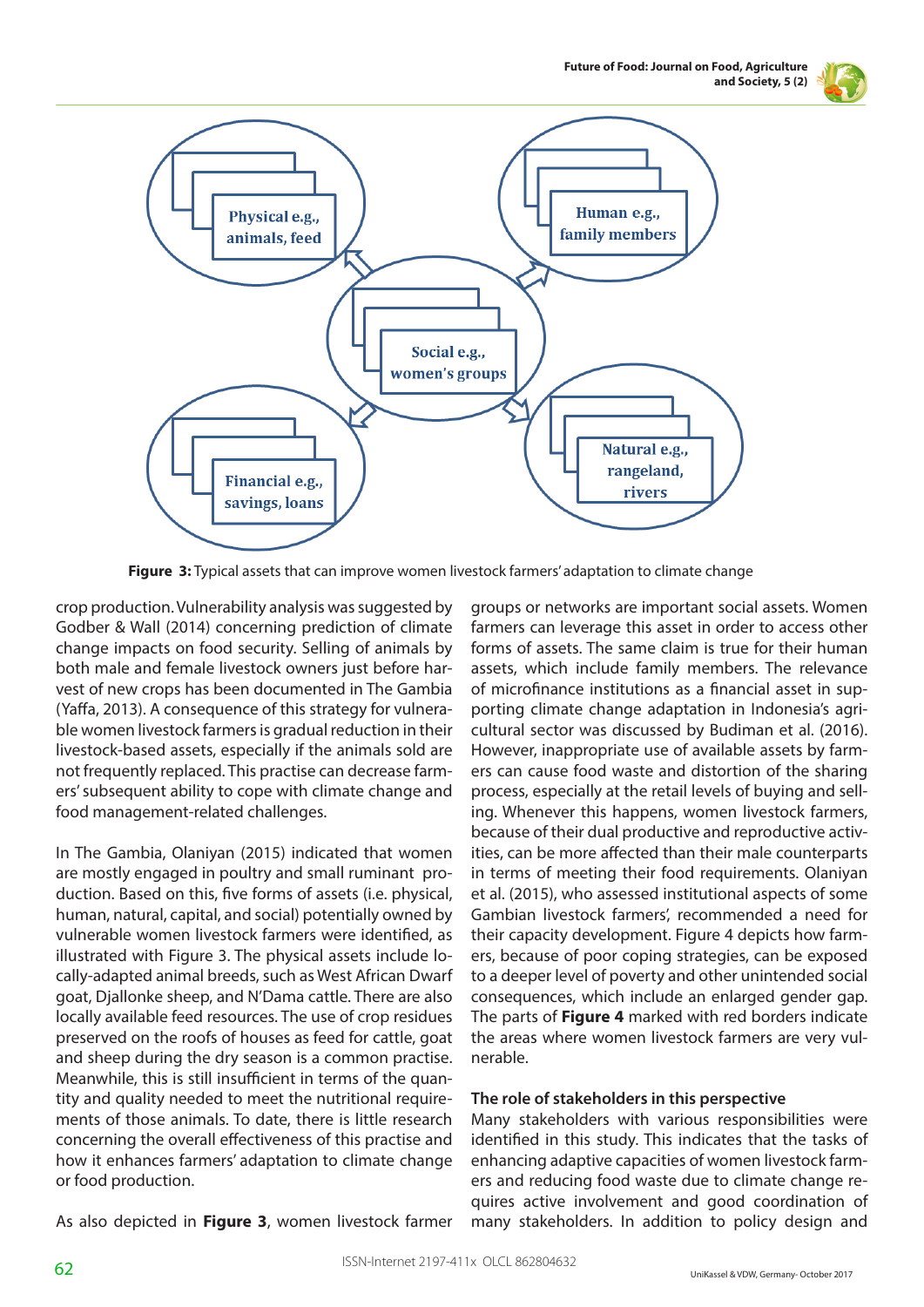



**Figure 4:** Women livestock farmers' vulnerability as a result of poor coping strategies

implementation, as mentioned by Olaniyan (2015), the government needs to work in partnership with other stakeholders to ensure a climate-resilient economy and livestock development. A multilevel governance approach was suggested by Amundsen et al. (2010), while Mees et al. (2012) emphasized collaboration between the private and public sector. Since gender is an important crosscutting issue in climate change adaptation, every stakeholder should ensure that this subject is well incorporated into initiatives, projects and programmes. Meanwhile, efforts to enhance climate change adaptation strategies of women livestock farmers should not be dissociated from economic development because both are mutually and closely interdependent. The stakeholders' roles in climate change adaptation, as illustrated in this study, are also relevant for food waste management.

# **Conclusion**

Women livestock farmers, because of their dual reproductive and productive responsibilities, are particularly more vulnerable than their male counterparts. Their poor adaptation strategies often predispose them to fall into deeper levels of poverty, thereby enlarging the gender gap. Among many possible adaptation strategies for the livestock sector is the utilization of resilient livestock breeds, such as N'Dama cattle, Djallonke sheep, and the West African Dwarf goat, which can adapt to the prevailing environmental conditions of the country. Feeding

strategies, such as restricted grazing, bush fire control, intensive feed gardening, and good management of rangelands were also identified as viable options. While each adaptation option can help address the challenges of climate change and food waste in The Gambia, no single option is sufficient by itself. Furthermore, effective implementation of adaptation strategies needs to be enhanced through favourable policies and cooperation of relevant stakeholders at all scales. This study generated additional evidence to prove that gender differences sometimes exist between male and female livestock farmers in terms of the climate change adaptation strategies used in food production and management. It is recommended that this gender difference should be thoroughly considered in developing climate change adaptation strategies, interventions and policies.

# **Acknowledgement**

The International Development Research Centre, which funded activities and training associated with this research project, is duly acknowledged. Thanks to the Institute of Resource Assessment of the University of Dar es Salaam and START International, which coordinated the third phase of the African Climate Change Fellowship Programme. Help from the staff of International Trypanotolerance Centre, The Gambia, which served as my host institution, is all appreciated. The participation of all stakeholders, including the farmers who were in-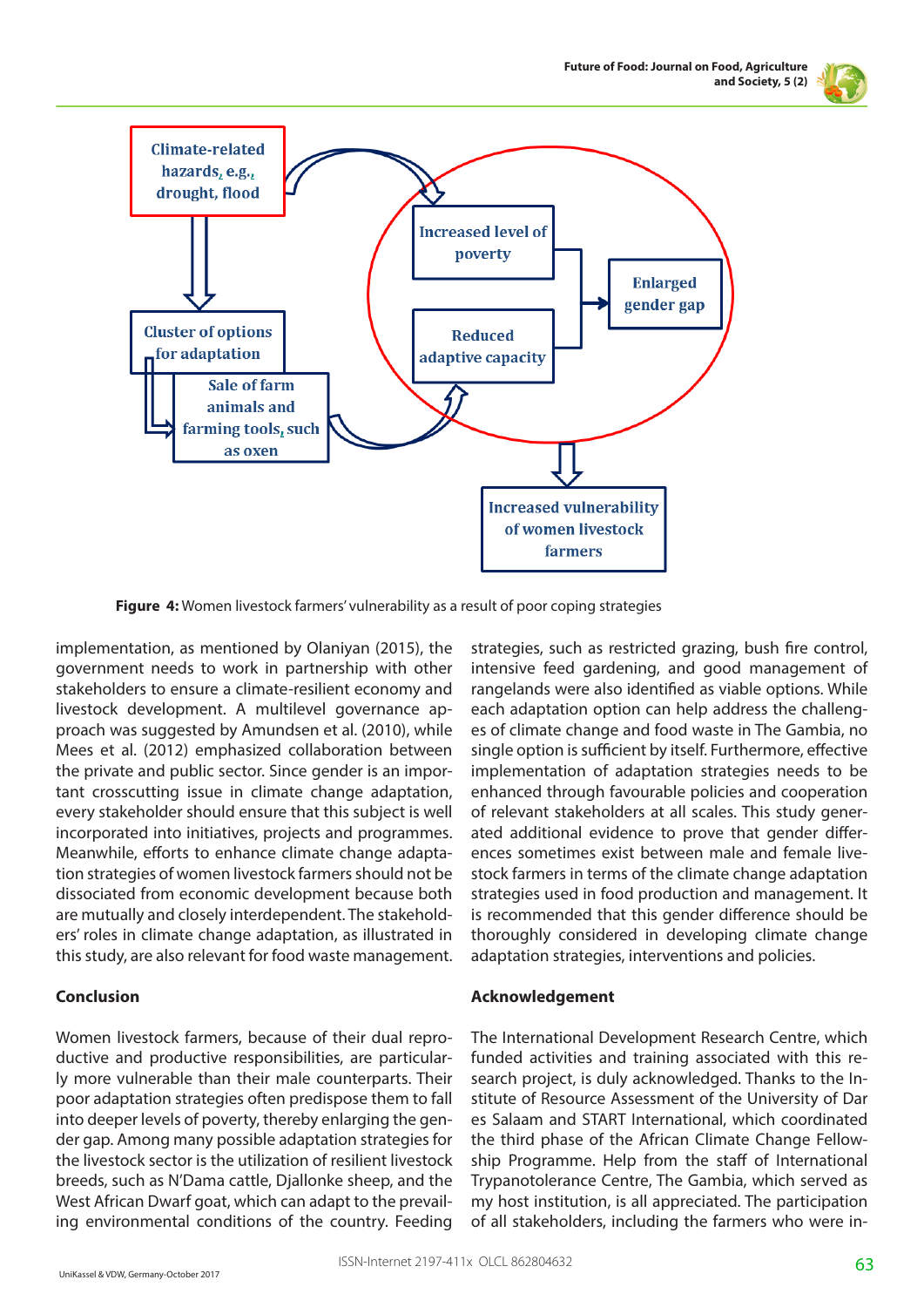

terviewed or invited for the consultative seminar and policy dialogue, is also appreciated. Special thanks to the two anonymous reviewers.

# **Conflict of Interests**

The author hereby declares that there is no conflict of interests.

# **References**

Abusuwar, A. O., & Ahmed, E. O. (2010). Seasonal variability in nutritive value of ruminant diets under open grazing system in the semi-arid rangeland of Sudan (South Darfur State). *Agriculture and Biology Journal of North America*, 1(3), 243–249.

Alkemade, R., Reid, R. S., van den Berg, M., de Leeuw, J., & Jeuken, M. (2013). *Assessing the impacts of livestock production on biodiversity in rangeland ecosystems.* Proceedings of the National Academy of Sciences of the United States of America, 110(52), 20900–5. *https://doi. org/10.1073/pnas.1011013108*

Amundsen, H., Berglund, F., & Westskog, H. (2010). Overcoming barriers to climate change adaptation—A question of multilevel governance? *Environment and Planning C: Government and Policy*, 28(2), 276–289. *https://doi.org/10.1068/c0941*

ANR. (2009). *Agriculture and Natural Resources Policy.* Banjul: The Republic of The Gambia. Retrieved from *http://www.moa.gov.gm/sites/default/files/GAMBIA\_ ANR\_Sector\_Policy\_Final\_doc\_July\_2009\_9 - Copy.pdf*

Arora-Jonsson, S. (2011). Virtue and vulnerability: Discourses on women, gender and climate change. *Global Environmental Change*, 21(2), 744–751. *https://doi. org/10.1016/j.gloenvcha.2011.01.005*

Below, T. B., Mutabazi, K. D., Kirschke, D., Franke, C., Sieber, S., Siebert, R., & Tscherning, K. (2012). Can farmers' adaptation to climate change be explained by socio-economic household-level variables? *Global Environmental Change*, 22(1), 223–235. *https://doi. org/10.1016/j.gloenvcha.2011.11.012*

Bowen, G. A. (2009). Document analysis as a qualitative research method. *Qualitative Research Journal*, 9(2), 27–40. *https://doi.org/10.3316/QRJ0902027*

Budiman, I., Takama T., Pratiwi L., & Soeprastowo, E. (2016). Role of microfinance to support agricultural climate change adaptations in Indonesia: Encouraging private sector participation in climate finance. *Future of Food: Journal on Food, Agriculture and Society*, 4(3), 55–68.

Challinor, A. J., Watson, J., Lobell, D. B., Howden, S. M., Smith, D. R., & Chhetri, N. (2014). A meta-analysis of crop yield under climate change and adaptation. *Nature Climate Change*, 4(4), 287–291. *https://doi.org/10.1038/ nclimate2153*

Challinor, A., Wheeler, T., Garforth, C., Craufurd, P., & Kassam, A. (2007). Assessing the vulnerability of food crop systems in Africa to climate change. Climatic Change, 83(3), 381–399. *https://doi.org/10.1007/s10584-007- 9249-0*

Cho, J. Y., & Lee, E.-H. (2014). Reducing confusion about grounded theory and qualitative content analysis: Similarities and differences. *The Qualitative Report*, 19(64),  $1 - 20.$ 

Deressa, T. T., Hassan, R. M., Ringler, C., Alemu, T., & Yesuf, M. (2009). Determinants of farmers' choice of adaptation methods to climate change in the Nile Basin of Ethiopia. *Global Environmental Change*, 19(2), 248–255. *https:// doi.org/10.1016/j.gloenvcha.2009.01.002*

Djoudi, H., & Brockhaus, M. (2011). Is adaptation to climate change gender neutral? Lessons from communities dependent on livestock and forests in northern Mali. *International Forestry Review,* 13(2), 123–135. *https://doi.org/10.1505/146554811797406606*

Elo, S., & Kyngäs, H. (2008). The qualitative content analysis process. Journal of Advanced Nursing, 62(1), 107– 115. https://doi.org/10.1111/j.1365-2648.2007.04569.x Eriksen, C. (2007). Why do they burn the 'bush'? Fire, rural livelihoods, and conservation in Zambia. *The Geographical Journal*, 173(3), 242–256. *https://doi. org/10.1111/j.1475-4959.2007.00239.x*

FAO. (2011). *Women in Agriculture: Closing the gender gap for development*. Rome: Food and Agriculture Organization. Retrieved from *http://www.fao.org/docrep/013/i2050e/i2050e.pdf*

GEAP. (1992). *The Gambia Environmental Action Plan II 1992-2001*. Banjul: Ministry of Natural Resources and the Environment. Retrieved from *http://www.moeccww.gov. gm/sites/default/files/GEAP-II.pdf* 

GNAIP. (2011). *Gambia National Agricultural Investment Plan 2011-2015*. Retrieved from *http://www.gafspfund. org/sites/gafspfund.org/files/Documents/Attachment 4*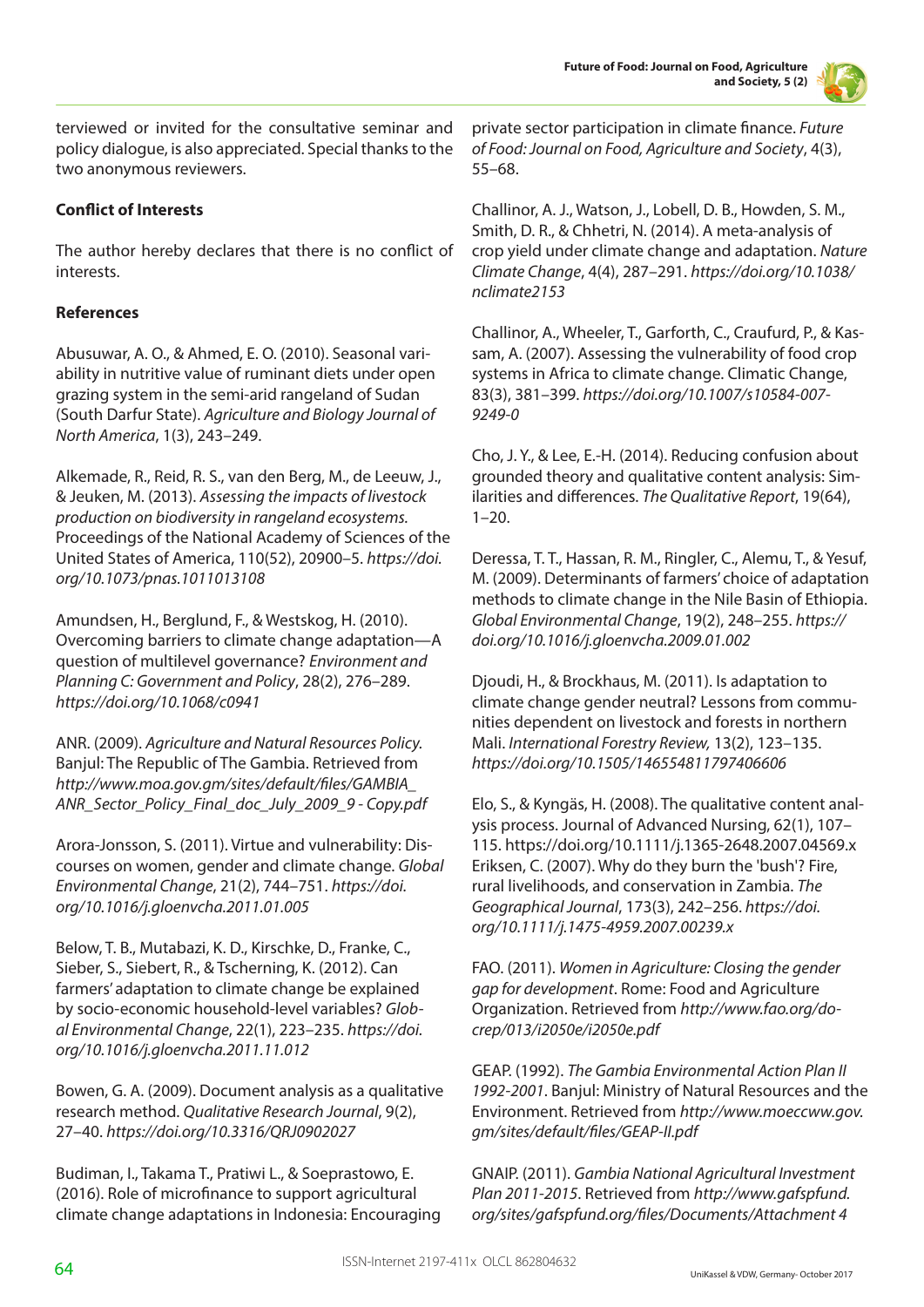

# *GNAIP Investment Plan MAIN TEXT.pdf*

GNGP. (2010). *The Gambia National Gender Policy 2010- 2020*. Ministry of Women's Affairs. Retrieved from *http:// www.ilo.org/dyn/travail/docs/1958/Gambia national gender policy.pdf*

Godber, O. F., & Wall, R. (2014). Livestock and food security: Vulnerability to population growth and climate change. *Global Change Biology*, 20(10), 3092–3102. *https://doi.org/10.1111/gcb.12589*

Gregory, P. J., Ingram, J. S. I., & Brklacich, M. (2005). Climate change and food security. Philosophical Transactions of the Royal Society of London. Series B, *Biological Sciences*, 360(1463), 2139–48. *https://doi.org/10.1098/ rstb.2005.1745*

GWEP. (2010). *Gender and Women Empowerment Policy 2010-2020*. Retrieved from *http://www.gafspfund.org/ sites/gafspfund.org/files/Documents/Attachment 8 Women and Gender Policy.pdf*

Havlík, P., Valin, H., Herrero, M., Obersteiner, M., Schmid, E., Rufino, M. C.,Mosnier, A., Thornton, P. K., Böttcher, H., Conant, R. T., Frank, S., Fritz, S., Fuss, S., Kraxner, F., & Notenbaert, A. (2014). *Climate change mitigation through livestock system transitions*. Proceedings of the National Academy of Sciences of the United States of America, 111(10), 3709–14. *https://doi.org/10.1073/ pnas.1308044111*

INDC. (2015). *Intended Nationally Determined Contribution of The Gambia*. Banjul: Ministry of Environment, Climate Change, Forestry, Water and Wildlife. Retrieved from *http://www4.unfccc.int/ndcregistry/PublishedDocuments/Gambia First/The INDC OF THE GAMBIA.pdfJones,* 

P. G., & Thornton, P. K. (2009). Croppers to livestock keepers: Livelihood transitions to 2050 in Africa due to climate change. *Environmental Science & Policy*, 12(4), 427–437. *https://doi.org/10.1016/j.envsci.2008.08.006*

Kima, S. A., Okhimamhe, A. A., Kiema, A., Zampaligre, N., & Sule, I. (2015). Adapting to the impacts of climate change in the sub-humid zone of Burkina Faso, West Africa: Perceptions of agro-pastoralists. *Pastoralism*, 5(1), 16. *https://doi.org/10.1186/s13570-015-0034-9*

Mees, H. L. P., Driessen, P. P. J., & Runhaar, H. A. C. (2012). Exploring the Scope of Public and Private Responsibilities for Climate Adaptation. *Journal of Environmental Policy & Planning*, 14(3), 305–330. *https://doi.org/10.1080 /1523908X.2012.707407*

Morton, J. F. (2007). *The impact of climate change on smallholder and subsistence agriculture*. Proceedings of the National Academy of Sciences of the United States of America, 104(50), 19680–5. *https://doi.org/10.1073/ pnas.0701855104*

NAMA. (2007). *Nationally Approporiate Mitigation Actions of The Gambia*. Banjul: Government of The Gambia. Retrieved from *http://unfccc.int/files/focus/application/ pdf/nama\_foc\_prop\_gambia.pdf*

NAPA. (2007). *National Adaptation Programme of Action on Climate Change*. Banjul: Government of The Gambia. Retrieved from *http://unfccc.int/resource/docs/napa/ gmb01.pdf*

Nardone, A., Ronchi, B., Lacetera, N., Ranieri, M. S., & Bernabucci, U. (2010). Effects of climate changes on animal production and sustainability of livestock systems. *Livestock Science*, 130(1–3), 57–69. *https://doi. org/10.1016/j.livsci.2010.02.011*

Olaniyan, O. F., Fall-Diop, N.N., Faye, B., Secka, A., Smith, O. B., & Kebbeh, M. (2015). Assessment of institutional capacities of the Gambia Indigenous Livestock Multipliers' Association. *Animal Genetic Resources*, 57, 119–126.

Olaniyan, O. F. (2015). Sustaining N'Dama cattle for the resource-poor farmers in The Gambia. *Bulletin of Animal Production and Health in Africa*, 63(1), 83–92.

Olaniyan, O. F. (2016, June 26). Enhancing Gambian women livestock farmers' resilience to climate change. *The Point Newspaper.* Retrieved from *http://thepoint.gm/ africa/gambia/article/enhancing-gambian-women-livestock-farmers-resilience-to-climate-change*

Olaniyan, O. F., & Orunmuyi, M. (2017). Promoting Farmers' Resilience to Climate Change: An Option of the N'Dama Cattle in West Africa. In W. Leal Filho, S. Belay, J. Kalangu, W. Menas, P. Munishi, & K. Musiyiwa (Eds.), *Climate change adaptation in Africa: Fostering African resilience and capacity to adapt* (pp. 345–356). Springer International Publishing. *https://doi.org/10.1007/978-3- 319-49520-0\_21*

PRSP. (2006). *The Gambia: Poverty Reduction Strategy Paper—Second Annual Progress Report*. Washington, D.C.: International Monetary Fund. Retrieved from *http:// www.imf.org/external/pubs/ft/scr/2006/cr06396.pdf*

Rumpel, C., Crème, A., Ngo, P. T., Velásquez, G., Mora, M. L., & Chabbi, A. (2015). The impact of grassland management on biogeochemical cycles involving carbon,